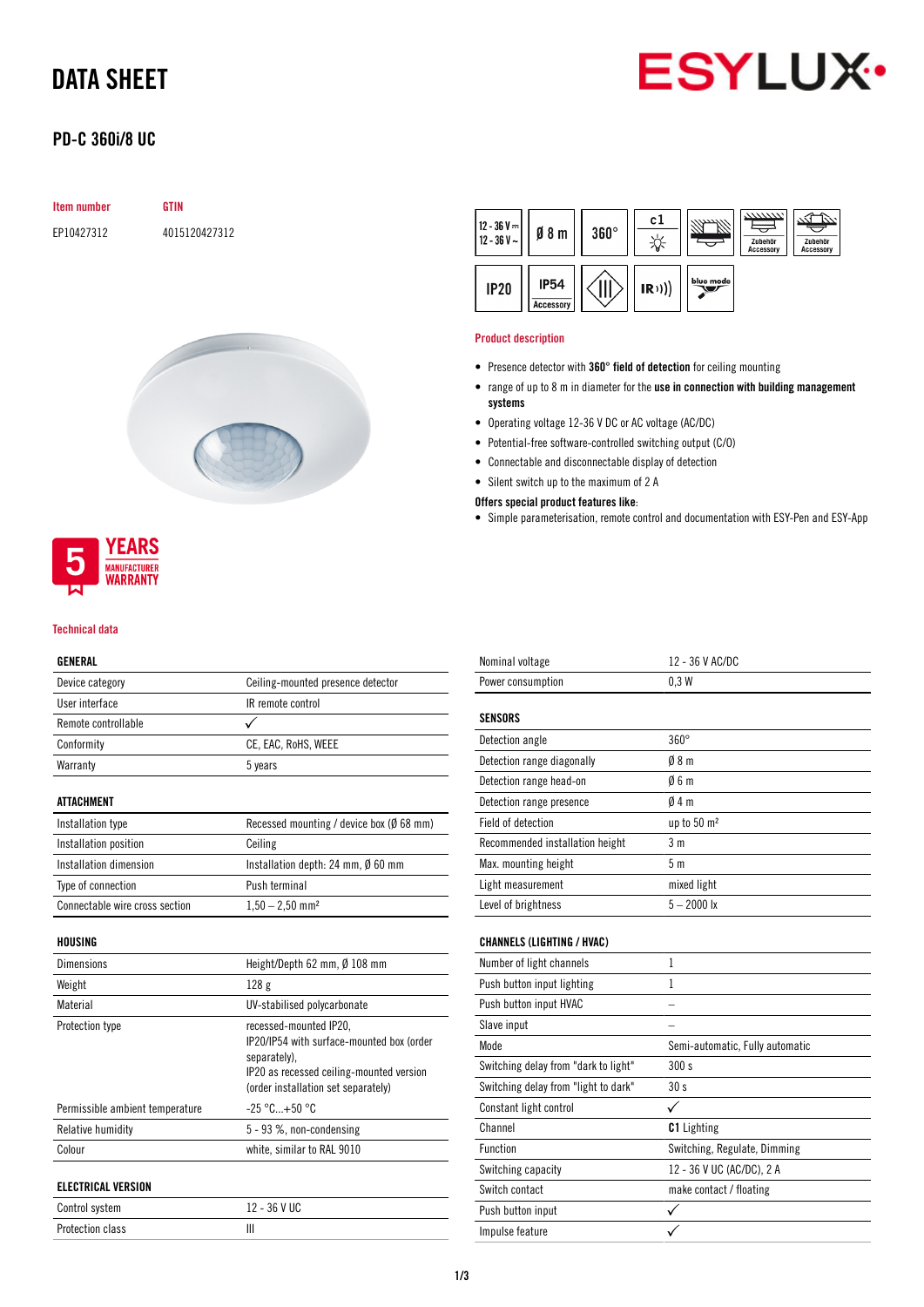# DATA SHEET

# **ESYLUX·**

# PD-C 360i/8 UC

## Item number GTIN EP10427312 4015120427312

Switch-off delay time 60 s...60 min (adjustable in steps)

### Accessories

| <b>Product designation</b>             | <b>GTIN</b>   |
|----------------------------------------|---------------|
| Cover                                  |               |
| <b>COMPACT COVER SET 8 SR</b>          | 4015120425936 |
| <b>COMPACT COVER SET 8 BK</b>          | 4015120007521 |
| Mounting                               |               |
| COMPACT MOUNTING BOX IP20 SM WH        | 4015120425370 |
| COMPACT MOUNTING BOX IP20 SM SR        | 4015120425387 |
| COMPACT MOUNTING BOX IP54 SM WH        | 4015120425905 |
| COMPACT MOUNTING BOX IP54 SM SR        | 4015120425912 |
| MOUNTING SET IP20 FM 62 WH             | 4015120425929 |
| <b>COMPACT MOUNTING BOX IP54 SM BK</b> | 4015120426940 |
| COMPACT MOUNTING BOX IP20 SM BK        | 4015120426933 |
| Protection                             |               |
| BASKET GUARD ROUND LARGE               | 4015120425608 |
| BASKET GUARD ROUND SMALL               | 4015120425615 |
| Remote control                         |               |
| ESY-Pen                                | 4015120425356 |
| REMOTE CONTROL MDI/PDI                 | 4015120425509 |

| <b>Scale drawing</b>                                        | <b>Field of detections</b>                 | <b>Detection range</b>     |                 |
|-------------------------------------------------------------|--------------------------------------------|----------------------------|-----------------|
| $Ø108$ mm<br>$\emptyset$ 60mm<br>$24 \text{ mm}$<br>$38$ mm |                                            | Diagonally (A)             | $\emptyset$ 8 m |
|                                                             |                                            | $\blacksquare$ Frontal (B) | $\emptyset$ 6 m |
|                                                             | A<br>n.<br>$360^\circ$<br><b>Territore</b> | Presence area (C)          | $\emptyset$ 4 m |